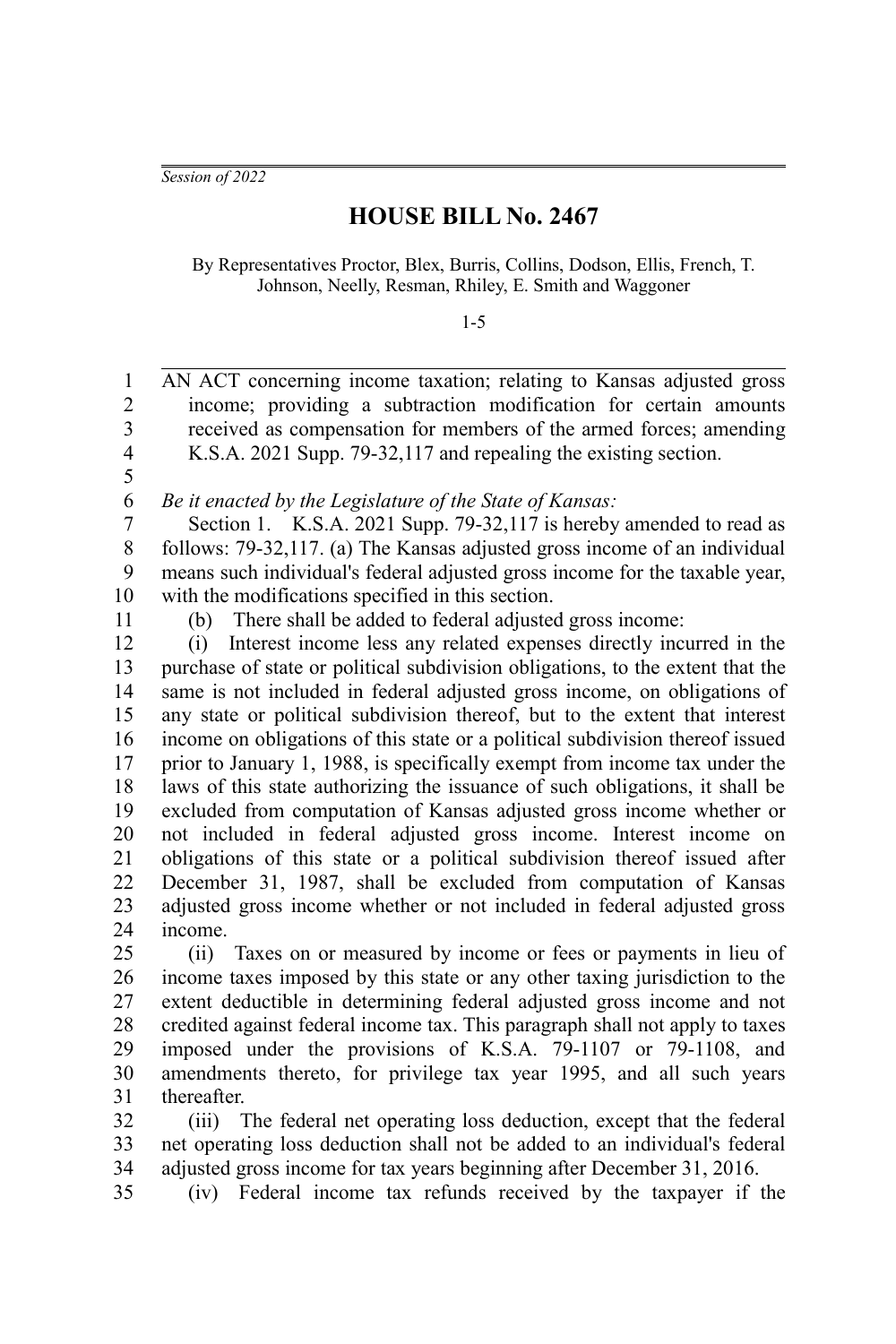deduction of the taxes being refunded resulted in a tax benefit for Kansas income tax purposes during a prior taxable year. Such refunds shall be included in income in the year actually received regardless of the method of accounting used by the taxpayer. For purposes hereof, a tax benefit shall be deemed to have resulted if the amount of the tax had been deducted in determining income subject to a Kansas income tax for a prior year regardless of the rate of taxation applied in such prior year to the Kansas taxable income, but only that portion of the refund shall be included as bears the same proportion to the total refund received as the federal taxes deducted in the year to which such refund is attributable bears to the total federal income taxes paid for such year. For purposes of the foregoing sentence, federal taxes shall be considered to have been deducted only to the extent such deduction does not reduce Kansas taxable income below zero. 1 2 3 4 5 6 7 8 9 10 11 12 13 14

(v) The amount of any depreciation deduction or business expense deduction claimed on the taxpayer's federal income tax return for any capital expenditure in making any building or facility accessible to the handicapped, for which expenditure the taxpayer claimed the credit allowed by K.S.A. 79-32,177, and amendments thereto. 15 16 17 18 19

(vi) Any amount of designated employee contributions picked up by an employer pursuant to K.S.A. 12-5005, 20-2603, 74-4919 and 74-4965, and amendments thereto. 20 21 22

(vii) The amount of any charitable contribution made to the extent the same is claimed as the basis for the credit allowed pursuant to K.S.A. 79- 32,196, and amendments thereto. 23 24 25

(viii) The amount of any costs incurred for improvements to a swine facility, claimed for deduction in determining federal adjusted gross income, to the extent the same is claimed as the basis for any credit allowed pursuant to K.S.A. 79-32,204, and amendments thereto. 26 27 28 29

(ix) The amount of any ad valorem taxes and assessments paid and the amount of any costs incurred for habitat management or construction and maintenance of improvements on real property, claimed for deduction in determining federal adjusted gross income, to the extent the same is claimed as the basis for any credit allowed pursuant to K.S.A. 79-32,203, and amendments thereto. 30 31 32 33 34 35

(x) Amounts received as nonqualified withdrawals, as defined by K.S.A. 75-643, and amendments thereto, if, at the time of contribution to a family postsecondary education savings account, such amounts were subtracted from the federal adjusted gross income pursuant to K.S.A. 79-  $32,117(c)(xy)$ , and amendments thereto, or if such amounts are not already included in the federal adjusted gross income. 36 37 38 39 40 41

(xi) The amount of any contribution made to the same extent the same is claimed as the basis for the credit allowed pursuant to K.S.A. 74- 42 43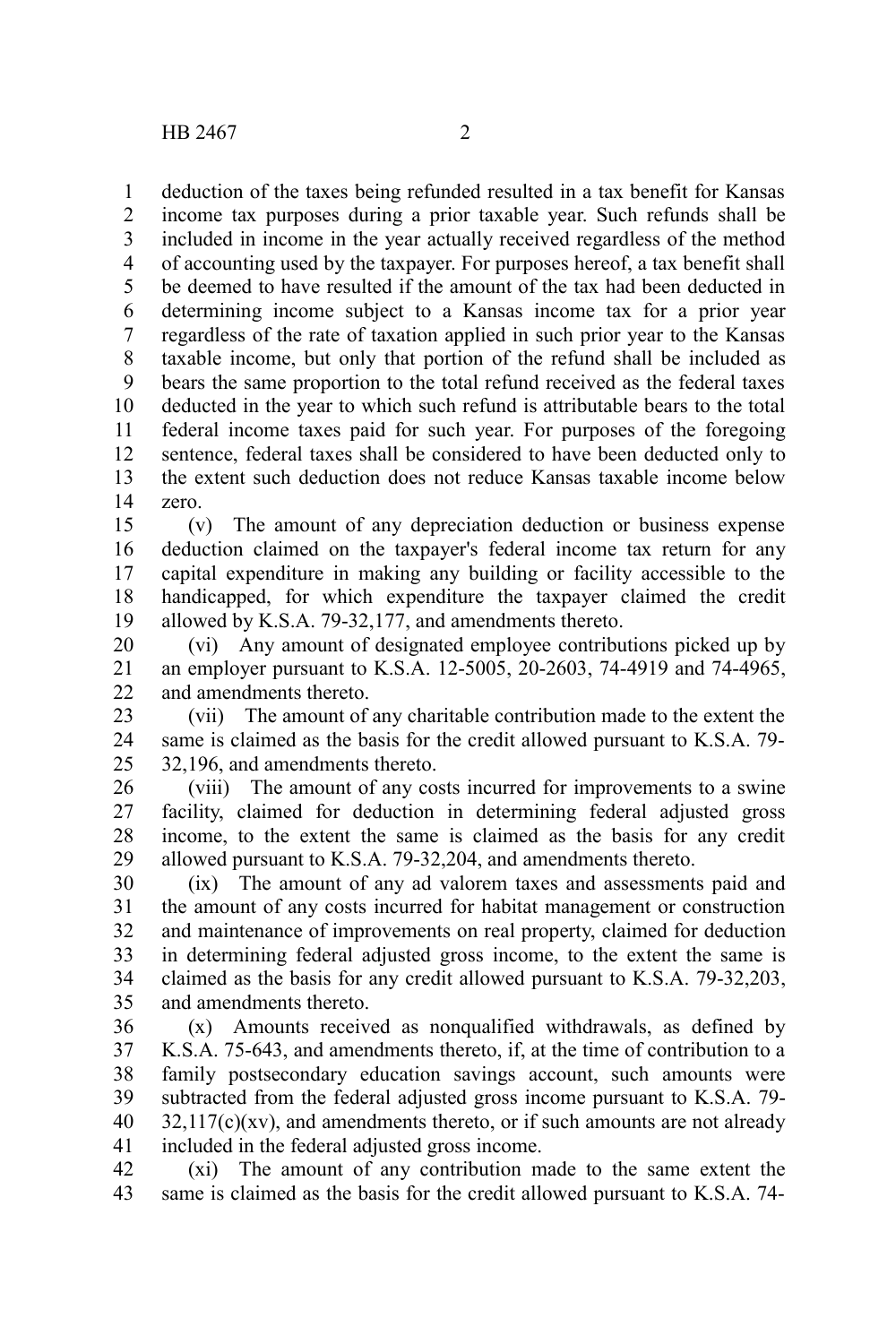50,154, and amendments thereto. 1

(xii) For taxable years commencing after December 31, 2004, amounts received as withdrawals not in accordance with the provisions of K.S.A. 74-50,204, and amendments thereto, if, at the time of contribution to an individual development account, such amounts were subtracted from the federal adjusted gross income pursuant to subsection  $(c)(xiii)$ , or if such amounts are not already included in the federal adjusted gross income. 2 3 4 5 6 7 8

(xiii) The amount of any expenditures claimed for deduction in determining federal adjusted gross income, to the extent the same is claimed as the basis for any credit allowed pursuant to K.S.A. 79-32,217 through 79-32,220 or 79-32,222, and amendments thereto. 9 10 11 12

(xiv) The amount of any amortization deduction claimed in determining federal adjusted gross income to the extent the same is claimed for deduction pursuant to K.S.A. 79-32,221, and amendments thereto. 13 14 15 16

(xv) The amount of any expenditures claimed for deduction in determining federal adjusted gross income, to the extent the same is claimed as the basis for any credit allowed pursuant to K.S.A. 79-32,223 through 79-32,226, 79-32,228 through 79-32,231, 79-32,233 through 79- 32,236, 79-32,238 through 79-32,241, 79-32,245 through 79-32,248 or 79- 32,251 through 79-32,254, and amendments thereto. 17 18 19 20 21 22

(xvi) The amount of any amortization deduction claimed in determining federal adjusted gross income to the extent the same is claimed for deduction pursuant to K.S.A. 79-32,227, 79-32,232, 79- 32,237, 79-32,249, 79-32,250 or 79-32,255, and amendments thereto. 23 24 25 26

(xvii) The amount of any amortization deduction claimed in determining federal adjusted gross income to the extent the same is claimed for deduction pursuant to K.S.A. 79-32,256, and amendments thereto. 27 28 29 30

(xviii) For taxable years commencing after December 31, 2006, the amount of any ad valorem or property taxes and assessments paid to a state other than Kansas or local government located in a state other than Kansas by a taxpayer who resides in a state other than Kansas, when the law of such state does not allow a resident of Kansas who earns income in such other state to claim a deduction for ad valorem or property taxes or assessments paid to a political subdivision of the state of Kansas in determining taxable income for income tax purposes in such other state, to the extent that such taxes and assessments are claimed as an itemized deduction for federal income tax purposes. 31 32 33 34 35 36 37 38 39 40

(xix) For taxable years beginning after December 31, 2012, and ending before January 1, 2017, the amount of any: (1) Loss from business as determined under the federal internal revenue code and reported from 41 42 43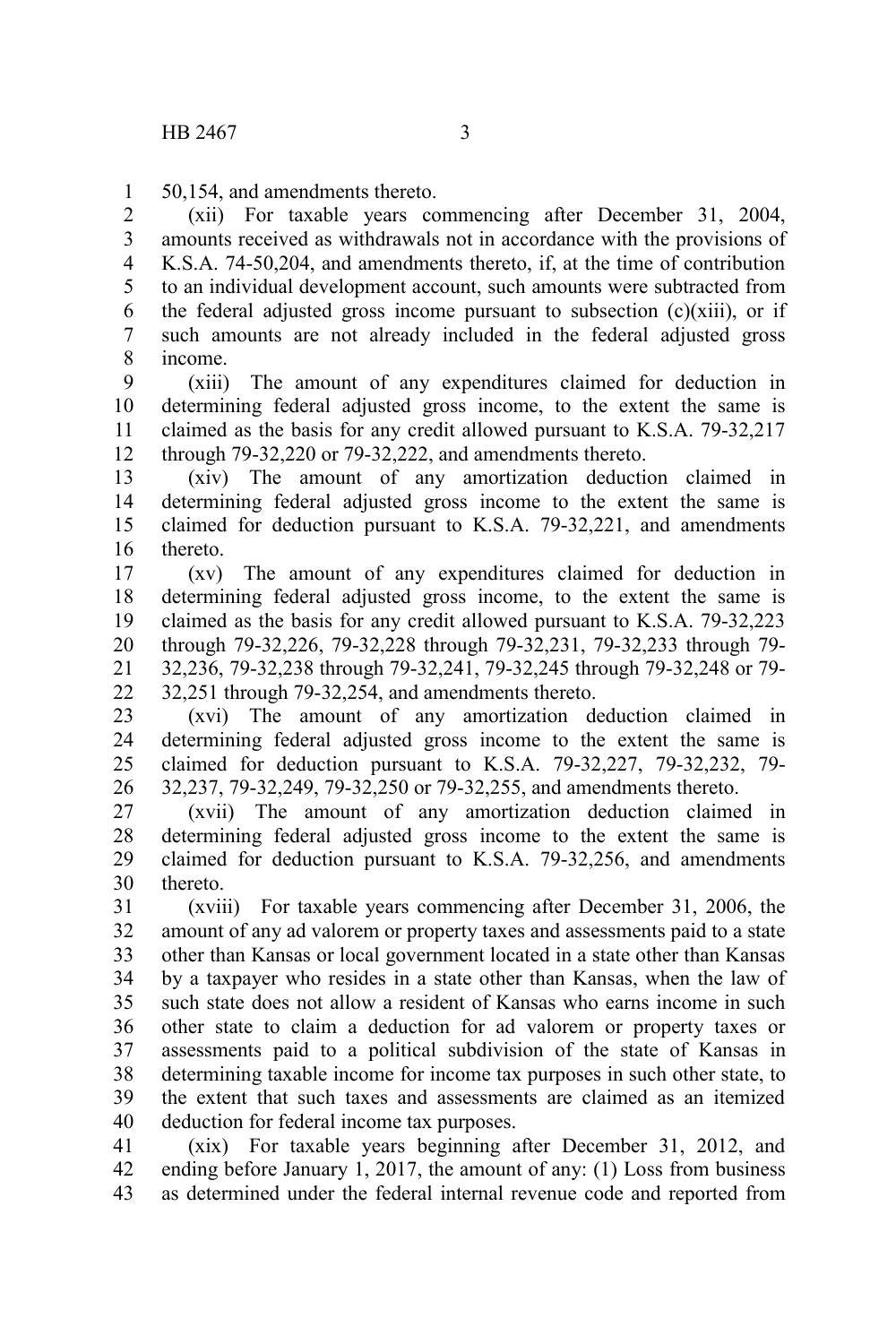schedule C and on line 12 of the taxpayer's form 1040 federal individual income tax return; (2) loss from rental real estate, royalties, partnerships, S corporations, except those with wholly owned subsidiaries subject to the Kansas privilege tax, estates, trusts, residual interest in real estate mortgage investment conduits and net farm rental as determined under the federal internal revenue code and reported from schedule E and on line 17 of the taxpayer's form 1040 federal individual income tax return; and (3) farm loss as determined under the federal internal revenue code and reported from schedule F and on line 18 of the taxpayer's form 1040 federal income tax return; all to the extent deducted or subtracted in determining the taxpayer's federal adjusted gross income. For purposes of this subsection, references to the federal form 1040 and federal schedule C, schedule E, and schedule F, shall be to such form and schedules as they existed for tax year 2011, and as revised thereafter by the internal revenue service. 1 2 3 4 5 6 7 8 9 10 11 12 13 14 15

(xx) For taxable years beginning after December 31, 2012, and ending before January 1, 2017, the amount of any deduction for selfemployment taxes under section 164(f) of the federal internal revenue code as in effect on January 1, 2012, and amendments thereto, in determining the federal adjusted gross income of an individual taxpayer, to the extent the deduction is attributable to income reported on schedule C, E or F and on line 12, 17 or 18 of the taxpayer's form 1040 federal income tax return. 16 17 18 19 20 21 22 23

(xxi) For taxable years beginning after December 31, 2012, and ending before January 1, 2017, the amount of any deduction for pension, profit sharing, and annuity plans of self-employed individuals under section 62(a)(6) of the federal internal revenue code as in effect on January 1, 2012, and amendments thereto, in determining the federal adjusted gross income of an individual taxpayer. 24 25 26 27 28 29

(xxii) For taxable years beginning after December 31, 2012, and ending before January 1, 2017, the amount of any deduction for health insurance under section 162(l) of the federal internal revenue code as in effect on January 1, 2012, and amendments thereto, in determining the federal adjusted gross income of an individual taxpayer. 30 31 32 33 34

(xxiii) For taxable years beginning after December 31, 2012, and ending before January 1, 2017, the amount of any deduction for domestic production activities under section 199 of the federal internal revenue code as in effect on January 1, 2012, and amendments thereto, in determining the federal adjusted gross income of an individual taxpayer. 35 36 37 38 39

(xxiv) For taxable years commencing after December 31, 2013, that portion of the amount of any expenditure deduction claimed in determining federal adjusted gross income for expenses paid for medical care of the taxpayer or the taxpayer's spouse or dependents when such 40 41 42 43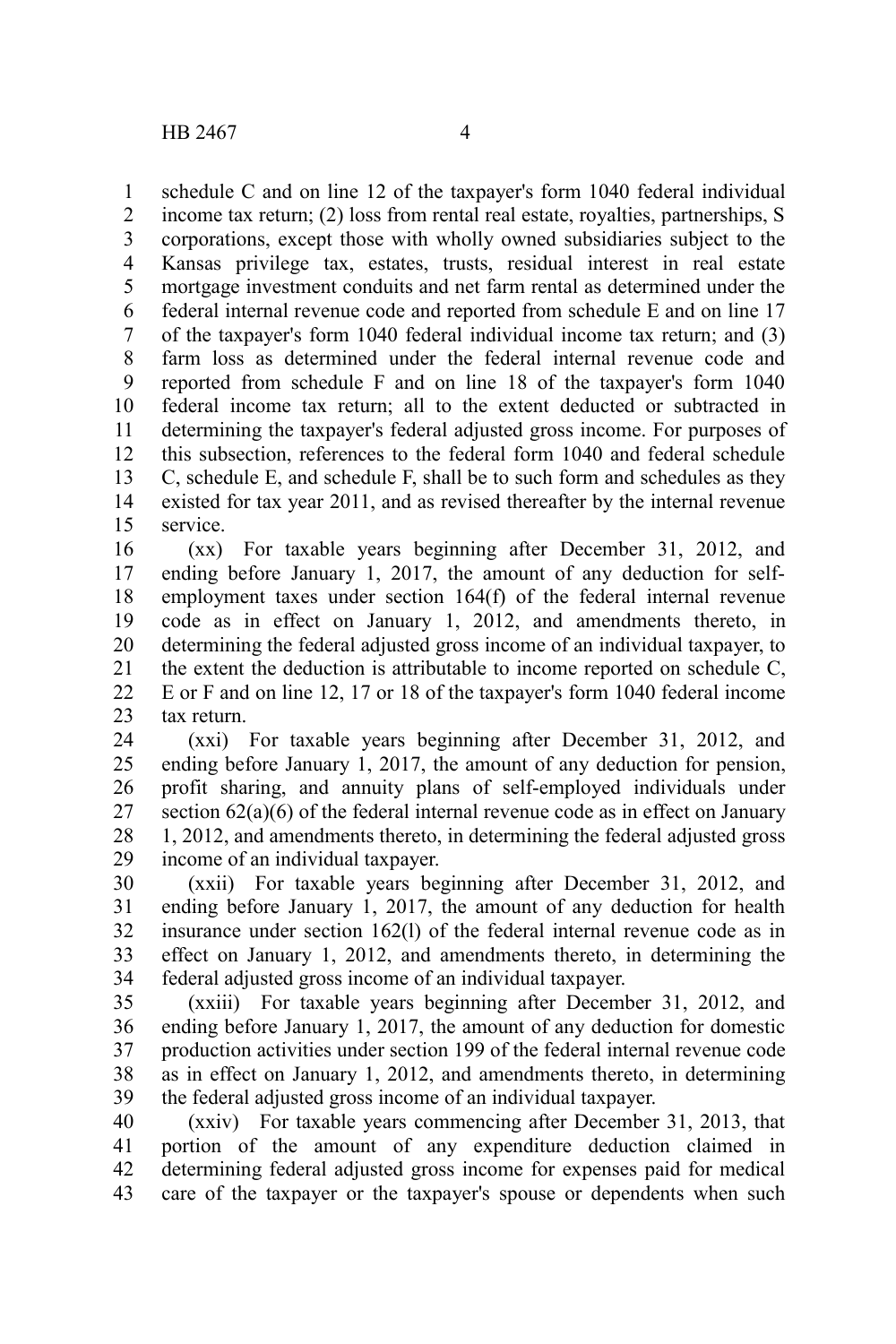expenses were paid or incurred for an abortion, or for a health benefit plan, as defined in K.S.A. 65-6731, and amendments thereto, for the purchase of an optional rider for coverage of abortion in accordance with K.S.A. 40- 2,190, and amendments thereto, to the extent that such taxes and assessments are claimed as an itemized deduction for federal income tax purposes. 1 2 3 4 5 6

(xxv) For taxable years commencing after December 31, 2013, that portion of the amount of any expenditure deduction claimed in determining federal adjusted gross income for expenses paid by a taxpayer for health care when such expenses were paid or incurred for abortion coverage, a health benefit plan, as defined in K.S.A. 65-6731, and amendments thereto, when such expenses were paid or incurred for abortion coverage or amounts contributed to health savings accounts for such taxpayer's employees for the purchase of an optional rider for coverage of abortion in accordance with K.S.A. 40-2,190, and amendments thereto, to the extent that such taxes and assessments are claimed as a deduction for federal income tax purposes. 7 8 9 10 11 12 13 14 15 16 17

(xxvi) For all taxable years beginning after December 31, 2016, the amount of any charitable contribution made to the extent the same is claimed as the basis for the credit allowed pursuant to K.S.A. 72-4357, and amendments thereto, and is also claimed as an itemized deduction for federal income tax purposes. 18 19 20 21 22

(xxvii) For all taxable years commencing after December 31, 2020, the amount deducted by reason of a carryforward of disallowed business interest pursuant to section 163(j) of the federal internal revenue code of 1986, as in effect on January 1, 2018. 23 24 25 26

27

(c) There shall be subtracted from federal adjusted gross income:

(i) Interest or dividend income on obligations or securities of any authority, commission or instrumentality of the United States and its possessions less any related expenses directly incurred in the purchase of such obligations or securities, to the extent included in federal adjusted gross income but exempt from state income taxes under the laws of the United States. 28 29 30 31 32 33

(ii) Any amounts received which are included in federal adjusted gross income but which are specifically exempt from Kansas income taxation under the laws of the state of Kansas. 34 35 36

(iii) The portion of any gain or loss from the sale or other disposition of property having a higher adjusted basis for Kansas income tax purposes than for federal income tax purposes on the date such property was sold or disposed of in a transaction in which gain or loss was recognized for purposes of federal income tax that does not exceed such difference in basis, but if a gain is considered a long-term capital gain for federal income tax purposes, the modification shall be limited to that portion of 37 38 39 40 41 42 43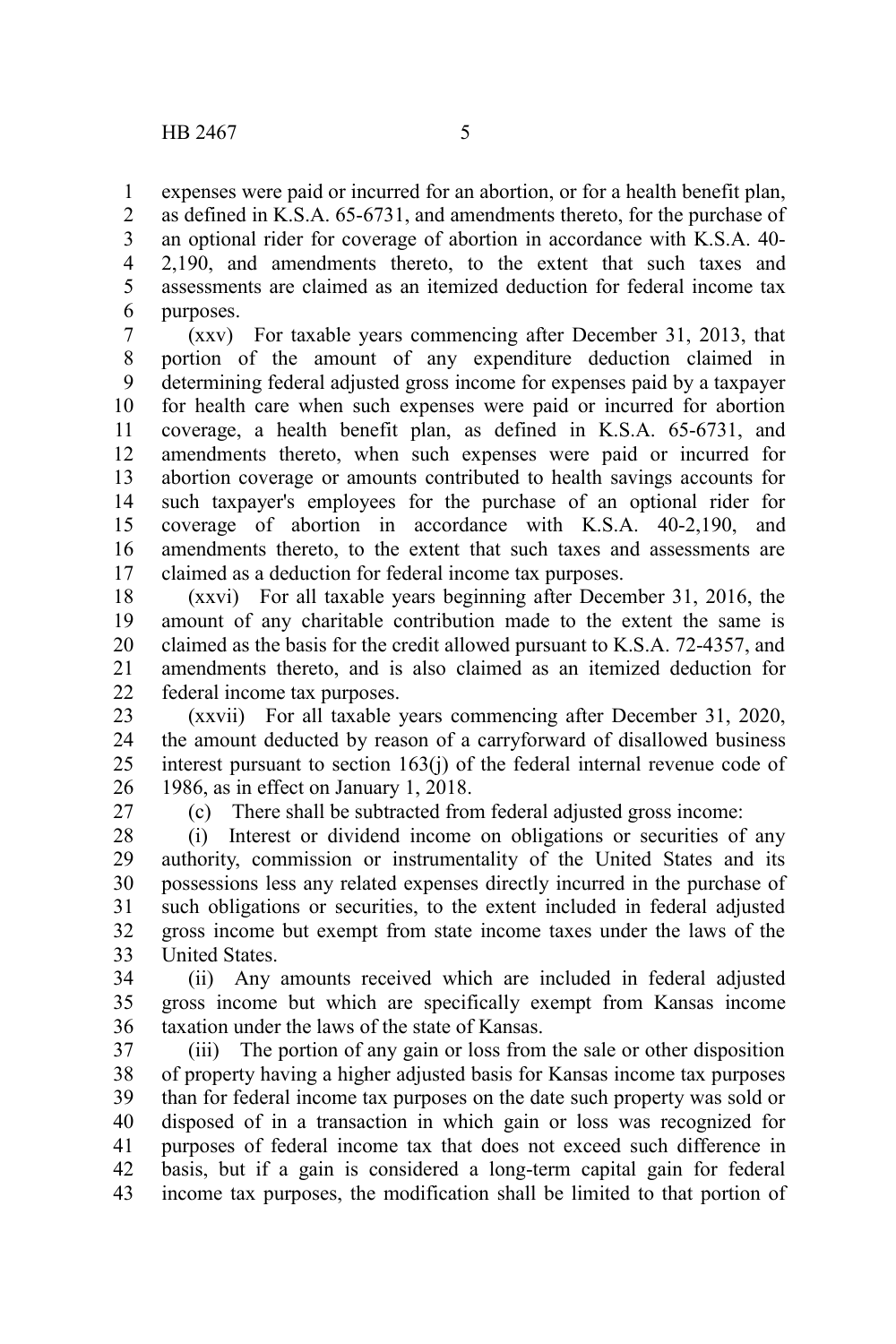such gain which is included in federal adjusted gross income. 1

(iv) The amount necessary to prevent the taxation under this act of any annuity or other amount of income or gain which was properly included in income or gain and was taxed under the laws of this state for a taxable year prior to the effective date of this act, as amended, to the taxpayer, or to a decedent by reason of whose death the taxpayer acquired the right to receive the income or gain, or to a trust or estate from which the taxpayer received the income or gain. 2 3 4 5 6 7 8

(v) The amount of any refund or credit for overpayment of taxes on or measured by income or fees or payments in lieu of income taxes imposed by this state, or any taxing jurisdiction, to the extent included in gross income for federal income tax purposes. 9 10 11 12

(vi) Accumulation distributions received by a taxpayer as a beneficiary of a trust to the extent that the same are included in federal adjusted gross income. 13 14 15

(vii) Amounts received as annuities under the federal civil service retirement system from the civil service retirement and disability fund and other amounts received as retirement benefits in whatever form which were earned for being employed by the federal government or for service in the armed forces of the United States. 16 17 18 19 20

(viii) Amounts received by retired railroad employees as a supplemental annuity under the provisions of 45 U.S.C. §§ 228b(a) and  $228c(a)(1)$  et seq. 21 22 23

(ix) Amounts received by retired employees of a city and by retired employees of any board of such city as retirement allowances pursuant to K.S.A. 13-14,106, and amendments thereto, or pursuant to any charter ordinance exempting a city from the provisions of K.S.A. 13-14,106, and amendments thereto. 24 25 26 27 28

(x) For taxable years beginning after December 31, 1976, the amount of the federal tentative jobs tax credit disallowance under the provisions of 26 U.S.C. § 280C. For taxable years ending after December 31, 1978, the amount of the targeted jobs tax credit and work incentive credit disallowances under 26 U.S.C. § 280C. 29 30 31 32 33

(xi) For taxable years beginning after December 31, 1986, dividend income on stock issued by Kansas venture capital, inc. 34 35

(xii) For taxable years beginning after December 31, 1989, amounts received by retired employees of a board of public utilities as pension and retirement benefits pursuant to K.S.A. 13-1246, 13-1246a and 13-1249, and amendments thereto. 36 37 38 39

(xiii) For taxable years beginning after December 31, 2004, amounts contributed to and the amount of income earned on contributions deposited to an individual development account under K.S.A. 74-50,201 et seq., and amendments thereto. 40 41 42 43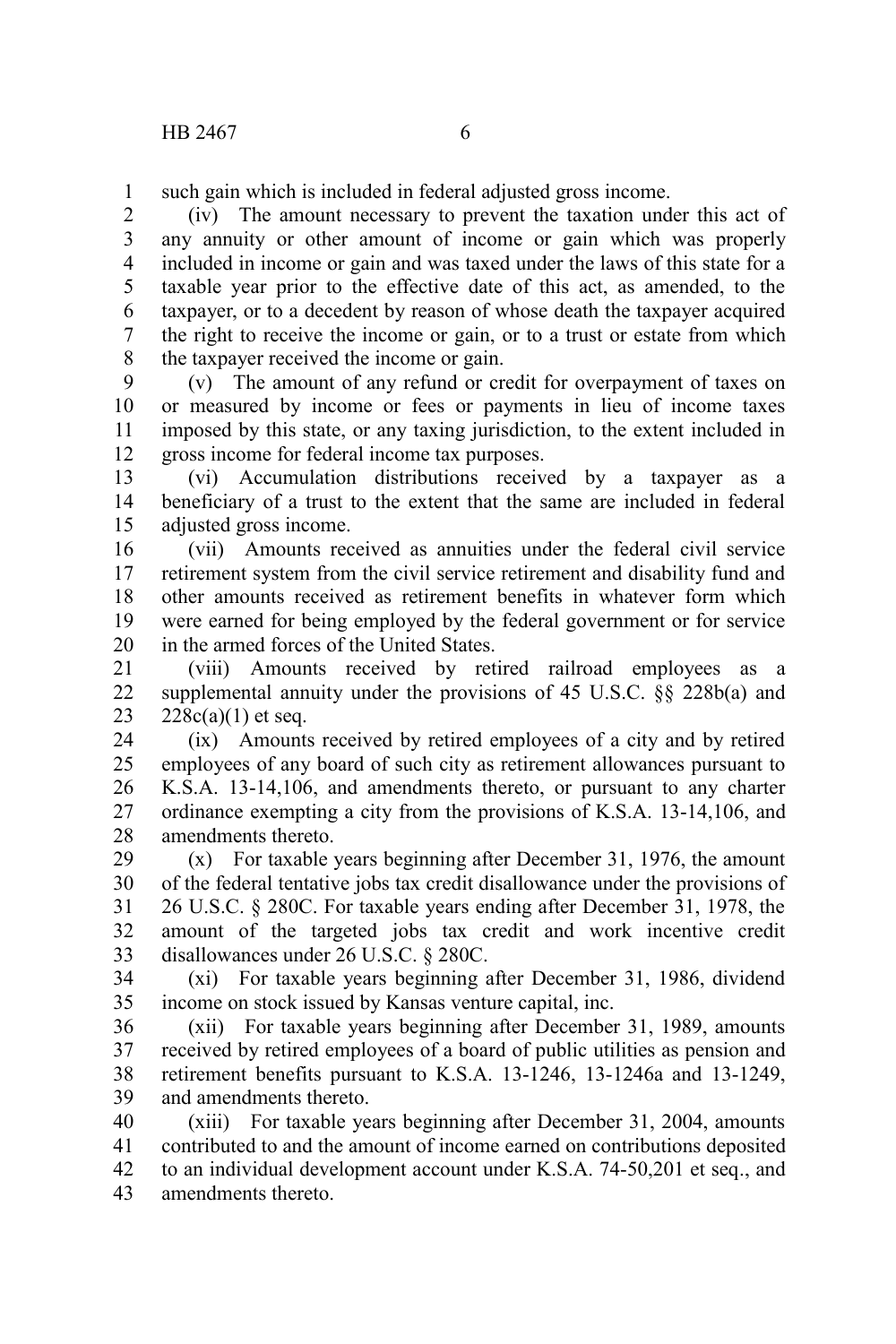(xiv) For all taxable years commencing after December 31, 1996, that portion of any income of a bank organized under the laws of this state or any other state, a national banking association organized under the laws of the United States, an association organized under the savings and loan code of this state or any other state, or a federal savings association organized under the laws of the United States, for which an election as an S corporation under subchapter S of the federal internal revenue code is in effect, which accrues to the taxpayer who is a stockholder of such corporation and which is not distributed to the stockholders as dividends of the corporation. For taxable years beginning after December 31, 2012, and ending before January 1, 2017, the amount of modification under this subsection shall exclude the portion of income or loss reported on schedule E and included on line 17 of the taxpayer's form 1040 federal individual income tax return. 1 2 3 4 5 6 7 8 9 10 11 12 13 14

(xv) For all taxable years beginning after December 31, 2017, the cumulative amounts not exceeding \$3,000, or \$6,000 for a married couple filing a joint return, for each designated beneficiary that are contributed to: (1) A family postsecondary education savings account established under the Kansas postsecondary education savings program or a qualified tuition program established and maintained by another state or agency or instrumentality thereof pursuant to section 529 of the internal revenue code of 1986, as amended, for the purpose of paying the qualified higher education expenses of a designated beneficiary; or (2) an achieving a better life experience (ABLE) account established under the Kansas ABLE savings program or a qualified ABLE program established and maintained by another state or agency or instrumentality thereof pursuant to section 529A of the internal revenue code of 1986, as amended, for the purpose of saving private funds to support an individual with a disability. The terms and phrases used in this paragraph shall have the meaning respectively ascribed thereto by the provisions of K.S.A. 75-643 and 75-652, and amendments thereto, and the provisions of such sections are hereby incorporated by reference for all purposes thereof. 15 16 17 18 19 20 21 22 23 24 25 26 27 28 29 30 31 32

(xvi) For all taxable years beginning after December 31, 2004, amounts received by taxpayers who are or were members of the armed forces of the United States, including service in the Kansas army and air national guard, as a recruitment, sign up or retention bonus received by such taxpayer as an incentive to join, enlist or remain in the armed services of the United States, including service in the Kansas army and air national guard, and amounts received for repayment of educational or student loans incurred by or obligated to such taxpayer and received by such taxpayer as a result of such taxpayer's service in the armed forces of the United States, including service in the Kansas army and air national guard. 33 34 35 36 37 38 39 40 41 42

(xvii) For all taxable years beginning after December 31, 2004, 43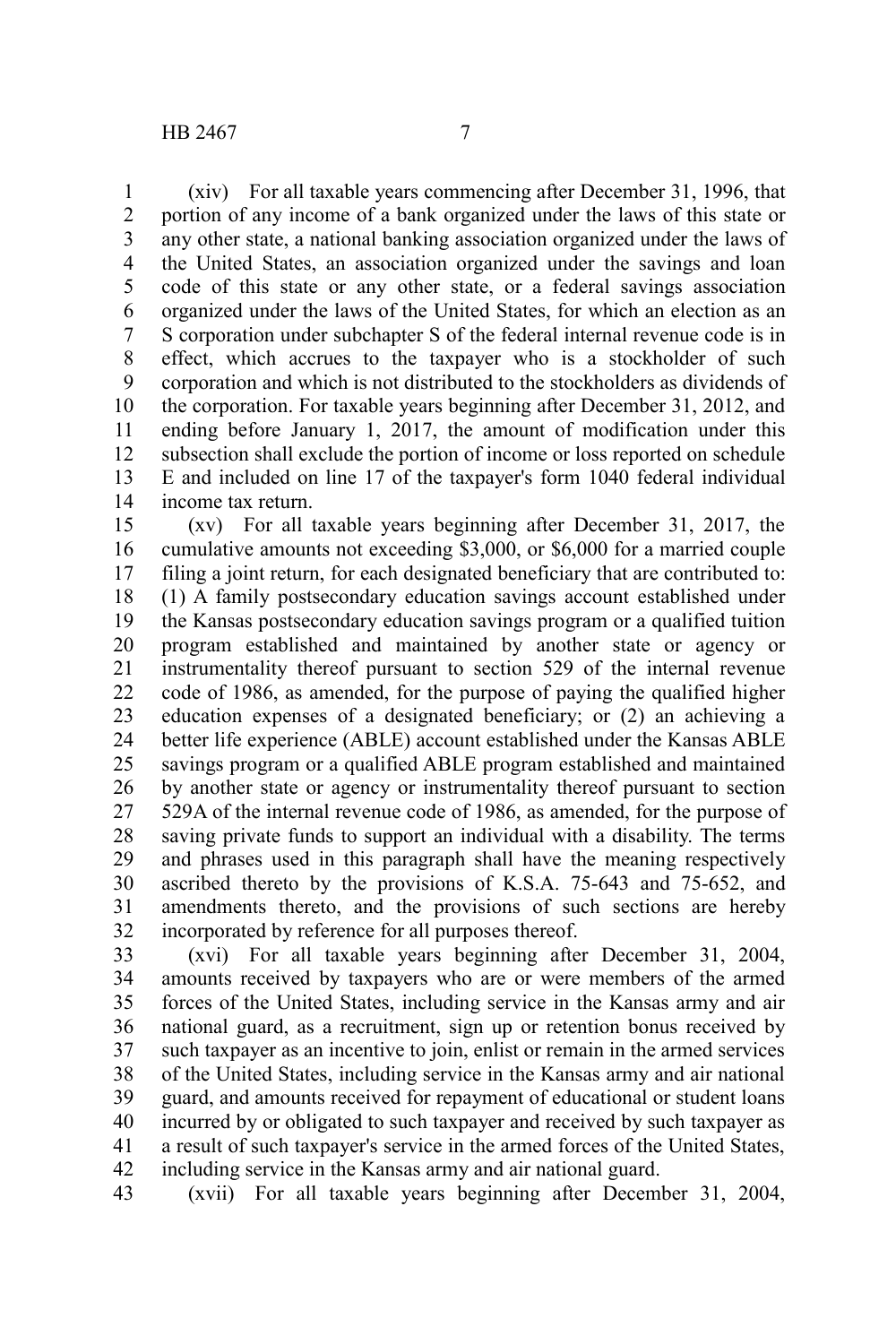amounts received by taxpayers who are eligible members of the Kansas army and air national guard as a reimbursement pursuant to K.S.A. 48- 281, and amendments thereto, and amounts received for death benefits pursuant to K.S.A. 48-282, and amendments thereto, to the extent that such death benefits are included in federal adjusted gross income of the taxpayer. 1 2 3 4 5 6

(xviii) For the taxable year beginning after December 31, 2006, amounts received as benefits under the federal social security act which are included in federal adjusted gross income of a taxpayer with federal adjusted gross income of \$50,000 or less, whether such taxpayer's filing status is single, head of household, married filing separate or married filing jointly; and for all taxable years beginning after December 31, 2007, amounts received as benefits under the federal social security act which are included in federal adjusted gross income of a taxpayer with federal adjusted gross income of \$75,000 or less, whether such taxpayer's filing status is single, head of household, married filing separate or married filing jointly. 7 8 9 10 11 12 13 14 15 16 17

(xix) Amounts received by retired employees of Washburn university as retirement and pension benefits under the university's retirement plan. 18 19

(xx) For taxable years beginning after December 31, 2012, and ending before January 1, 2017, the amount of any: (1) Net profit from business as determined under the federal internal revenue code and reported from schedule C and on line 12 of the taxpayer's form 1040 federal individual income tax return; (2) net income, not including guaranteed payments as defined in section 707(c) of the federal internal revenue code and as reported to the taxpayer from federal schedule K-1, (form 1065-B), in box 9, code F or as reported to the taxpayer from federal schedule K-1, (form 1065) in box 4, from rental real estate, royalties, partnerships, S corporations, estates, trusts, residual interest in real estate mortgage investment conduits and net farm rental as determined under the federal internal revenue code and reported from schedule E and on line 17 of the taxpayer's form 1040 federal individual income tax return; and (3) net farm profit as determined under the federal internal revenue code and reported from schedule F and on line 18 of the taxpayer's form 1040 federal income tax return; all to the extent included in the taxpayer's federal adjusted gross income. For purposes of this subsection, references to the federal form 1040 and federal schedule C, schedule E, and schedule F, shall be to such form and schedules as they existed for tax year 2011 and as revised thereafter by the internal revenue service. 20 21 22 23 24 25 26 27 28 29 30 31 32 33 34 35 36 37 38 39

(xxi) For all taxable years beginning after December 31, 2013, amounts equal to the unreimbursed travel, lodging and medical expenditures directly incurred by a taxpayer while living, or a dependent of the taxpayer while living, for the donation of one or more human organs 40 41 42 43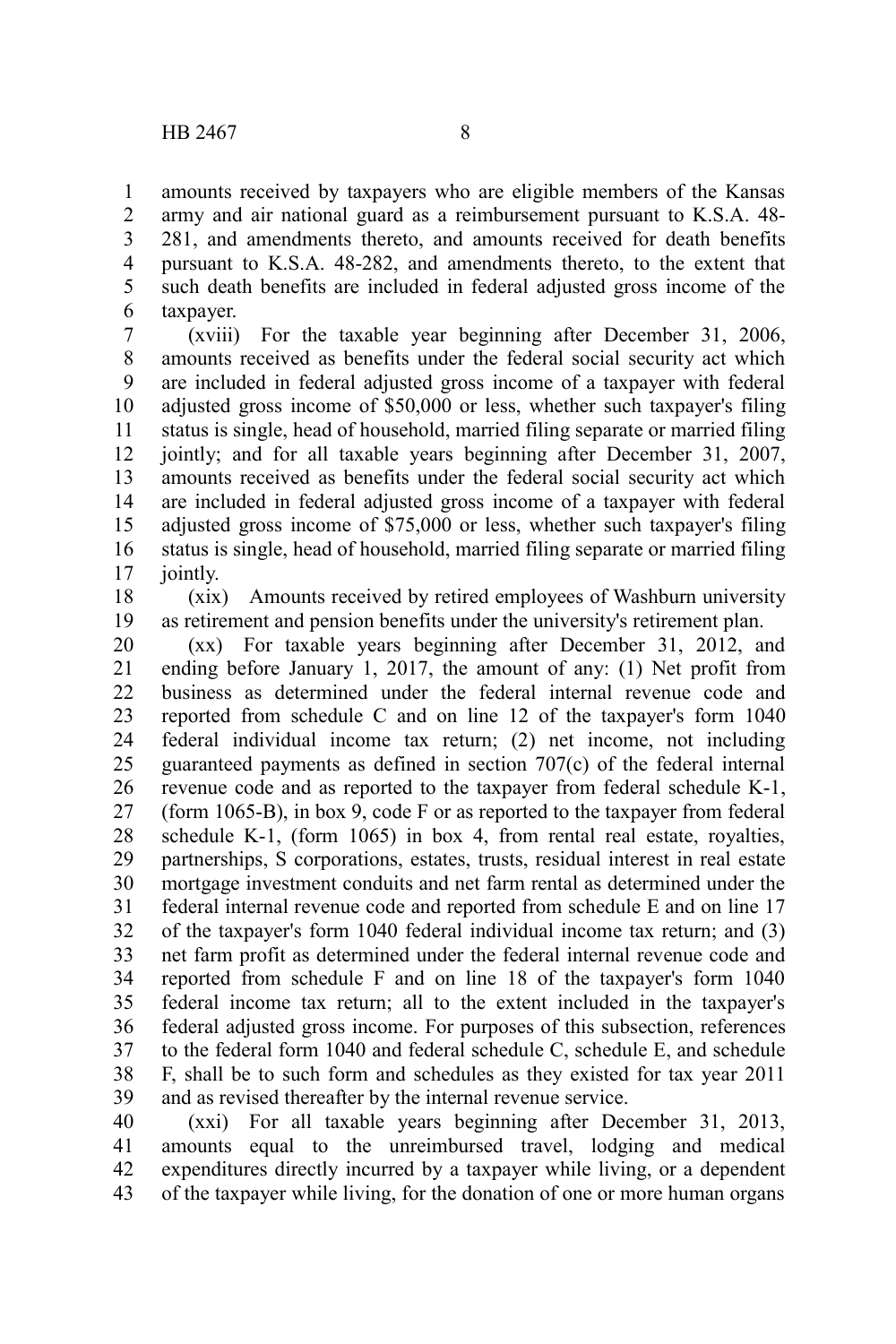of the taxpayer, or a dependent of the taxpayer, to another person for human organ transplantation. The expenses may be claimed as a subtraction modification provided for in this section to the extent the expenses are not already subtracted from the taxpayer's federal adjusted gross income. In no circumstances shall the subtraction modification provided for in this section for any individual, or a dependent, exceed \$5,000. As used in this section, "human organ" means all or part of a liver, pancreas, kidney, intestine, lung or bone marrow. The provisions of this paragraph shall take effect on the day the secretary of revenue certifies to the director of the budget that the cost for the department of revenue of modifications to the automated tax system for the purpose of implementing this paragraph will not exceed \$20,000. 1 2 3 4 5 6 7 8 9 10 11 12

(xxii) For taxable years beginning after December 31, 2012, and ending before January 1, 2017, the amount of net gain from the sale of: (1) Cattle and horses, regardless of age, held by the taxpayer for draft, breeding, dairy or sporting purposes, and held by such taxpayer for 24 months or more from the date of acquisition; and (2) other livestock, regardless of age, held by the taxpayer for draft, breeding, dairy or sporting purposes, and held by such taxpayer for 12 months or more from the date of acquisition. The subtraction from federal adjusted gross income shall be limited to the amount of the additions recognized under the provisions of subsection  $(b)(xix)$  attributable to the business in which the livestock sold had been used. As used in this paragraph, the term "livestock" shall not include poultry. 13 14 15 16 17 18 19 20 21 22 23 24

(xxiii) For all taxable years beginning after December 31, 2012, amounts received under either the Overland Park, Kansas police department retirement plan or the Overland Park, Kansas fire department retirement plan, both as established by the city of Overland Park, pursuant to the city's home rule authority. 25 26 27 28 29

(xxiv) For taxable years beginning after December 31, 2013, and ending before January 1, 2017, the net gain from the sale from Christmas trees grown in Kansas and held by the taxpayer for six years or more. 30 31 32

(xxv) For all taxable years commencing after December 31, 2020, 100% of global intangible low-taxed income under section 951A of the federal internal revenue code of 1986, before any deductions allowed under section  $250(a)(1)(B)$  of such code. 33 34 35 36

(xxvi) For all taxable years commencing after December 31, 2020, the amount disallowed as a deduction pursuant to section 163(j) of the federal internal revenue code of 1986, as in effect on January 1, 2018. 37 38 39

(xxvii) For taxable years commencing after December 31, 2020, the amount disallowed as a deduction pursuant to section 274 of the federal internal revenue code of 1986 for meal expenditures shall be allowed to the extent such expense was deductible for determining federal income tax 40 41 42 43